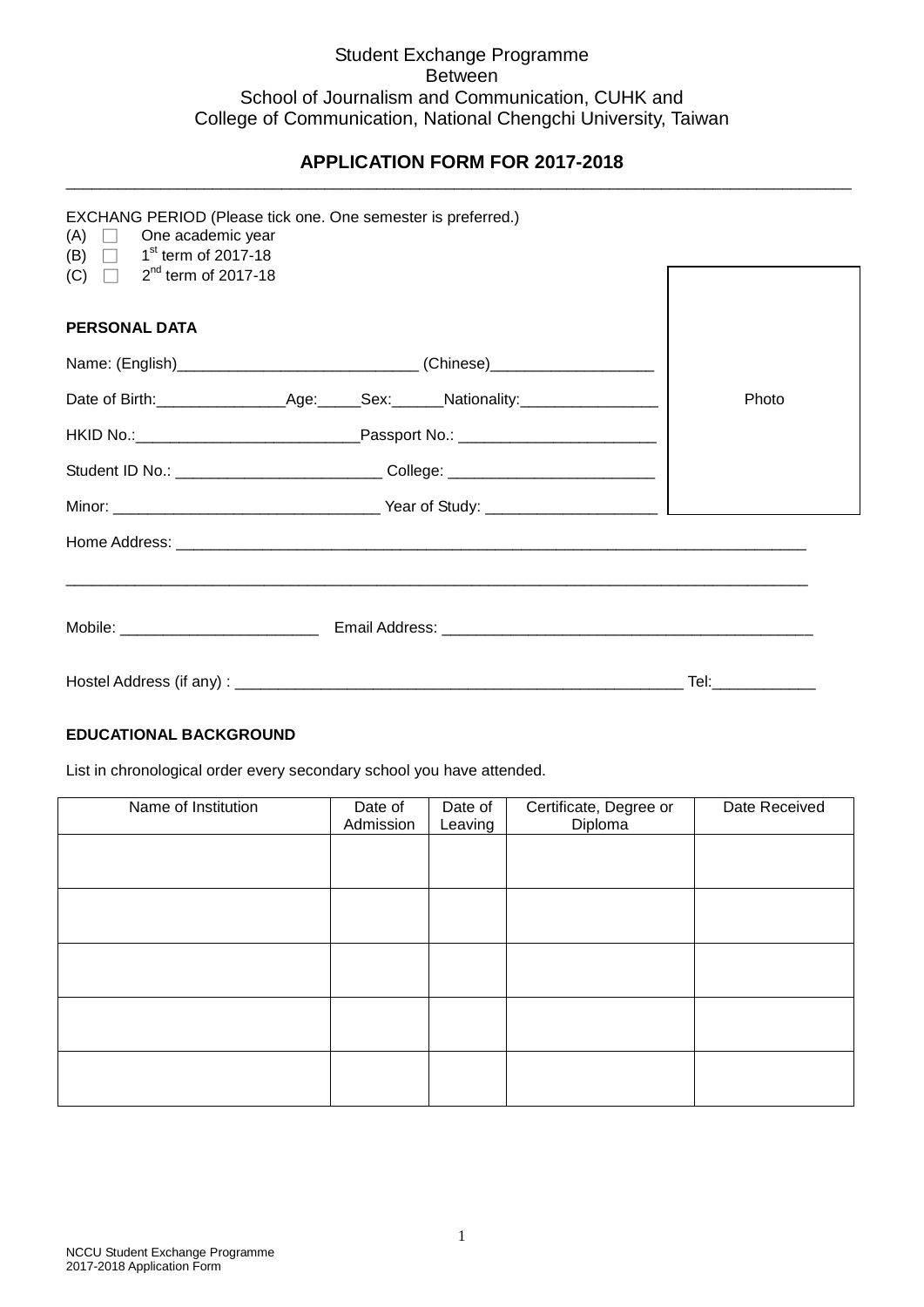# **ACADEMIC PERFORMANCE**

HKDSE/HKCEE Results

| Subject | Grade | Year Obtained |
|---------|-------|---------------|
|         |       |               |
|         |       |               |
|         |       |               |
|         |       |               |
|         |       |               |
|         |       |               |
|         |       |               |
|         |       |               |
|         |       |               |
|         |       |               |
|         |       |               |

# Other International Examinations/H.K. Advanced Level Examination Results (if any)

| Subject | A-Level | AS-Level | Year Obtained |
|---------|---------|----------|---------------|
|         |         |          |               |
|         |         |          |               |
|         |         |          |               |
|         |         |          |               |
|         |         |          |               |
|         |         |          |               |

Grade Point Average (GPA) for Undergraduate Studies

| Year 1: First Term _______________  | Second Term |                                                 |
|-------------------------------------|-------------|-------------------------------------------------|
| Year 2: First Term ________________ | Second Term | the contract of the contract of the contract of |
| Year 3: First Term                  | Second Term |                                                 |

Cumulative GPA: \_\_\_\_\_\_\_\_\_\_\_\_\_\_\_\_\_\_\_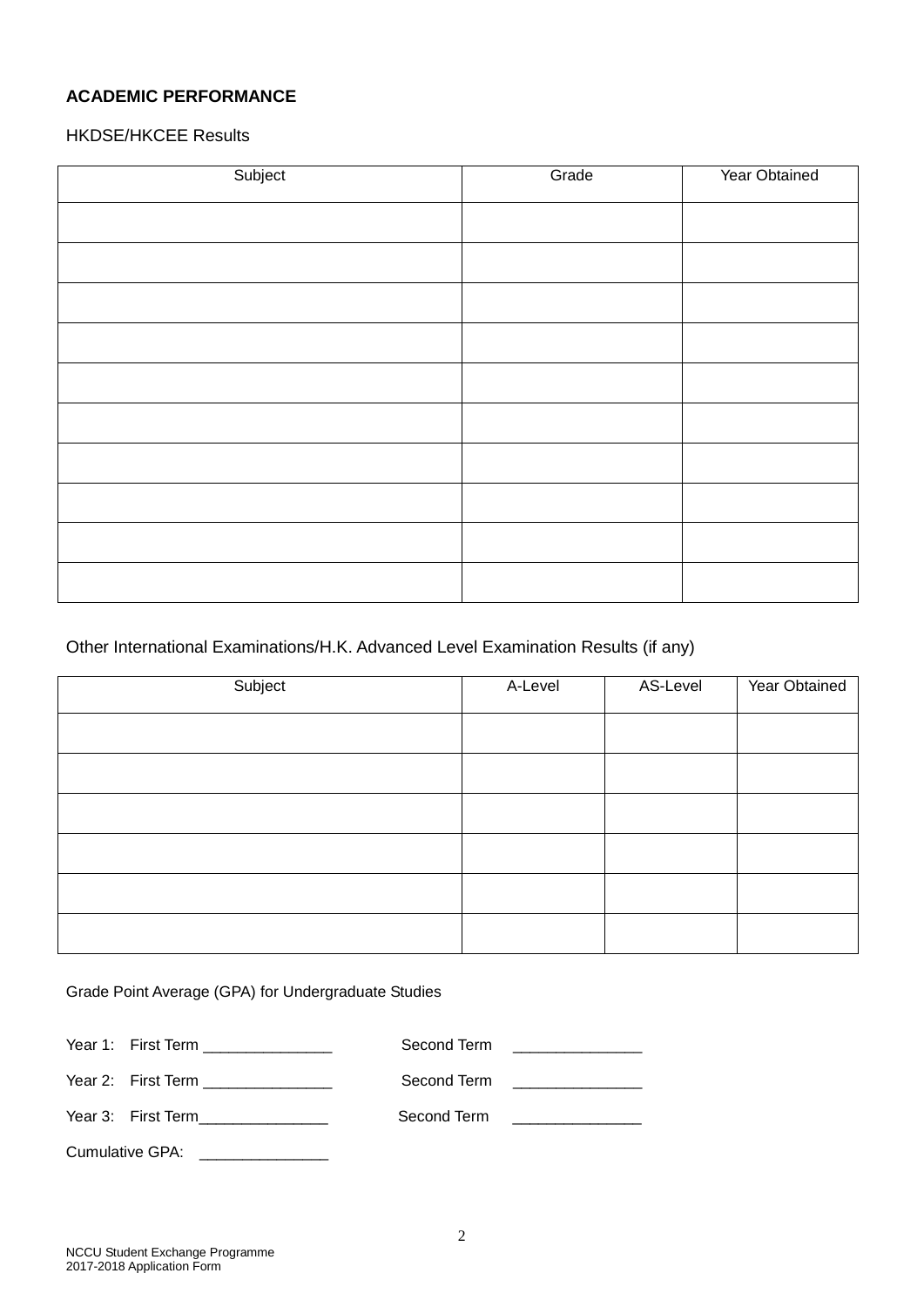### **HONOURS & PRIZES**

List academic awards (including prizes and scholarships) obtained in secondary schools and the University.

| Name of Award | Year Obtained |
|---------------|---------------|
|               |               |
|               |               |
|               |               |
|               |               |
|               |               |
|               |               |

# **EXTRA-CURRICULAR ACTIVITIES**

List significant activities in which you have participated in the past three years.

| Organizations / Programmes / Activities | Positions Held | Date |
|-----------------------------------------|----------------|------|
|                                         |                |      |
|                                         |                |      |
|                                         |                |      |
|                                         |                |      |
|                                         |                |      |
|                                         |                |      |